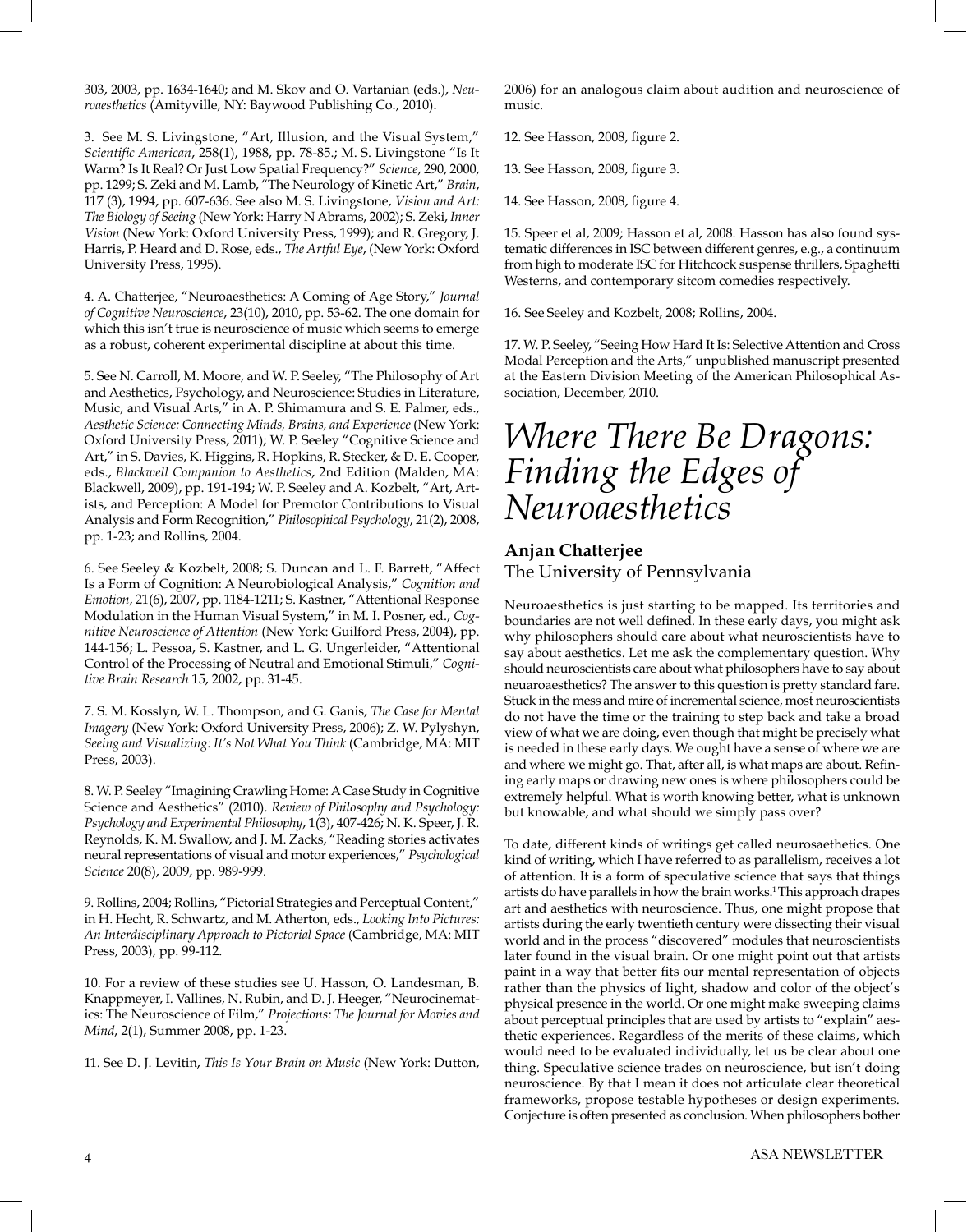with neuroaesthetics, unfortunately, speculative science is often what they are bothered by.2 I suggest that philosophers turn their attention to experimental neuaroaesthetics, perhaps by looking at the recent edited volume by Skov and Vartanian<sup>3</sup> or recent reviews<sup>4</sup> including (self-servingly) one that I wrote. This is where conceptual clean up by philosophers could be useful.

As an experimental science, neuroaesthetics starts with a critical core of sensations, emotions and semantics. Each of these domains can be studied to varying degrees in isolation or in combination or in the context of an aesthetic experience. Note that this basic core applies to natural scenes, to the design of artifacts, as well as to artworks. In other words, this core cuts across aesthetics and art. The connection between sensations and emotions is most amenable to neuroaesthetics inquiry. We can look for stable regularities of light, line, color and form in artwork that are pleasing and relate them to the kinds of neural coding for which our brains seems designed. We can make inferences about the kind of emotions evoked by aesthetic experiences in general and to artwork in particular. Much of the research on aesthetic emotion thus far has been on preferences in a fairly simple way. The focus has been on beauty and whether people like what they see. However, these are starting points in an early research program and nothing in principle restricts neuroscience experiments to a beauty-preference axis. Neuroscience might have something to say about more complex combinations of emotions and reward systems. For example, we are learning more about the psychology and neuroscience of anxiety and that of disgust. Experiments looking at artworks that gain force by creating anxiety or evoking disgust could be designed. One could ask if these typically negative emotions, in an aesthetic context, become pleasurable.

Unlike sensations and emotions, when it comes to semantics in art, we run into the limits of what neuroscience can offer. Current neuroscientifc methods are best at examining the biology of our minds for things that are stable and relatively universal. However, if the meaning of an artwork changes over time and relies on interactions with its cultural context and the local prejudices of the viewer, then it will be too slippery for neuroscience. Most neuroscientific approaches to semantics cannot deal with this level of complexity. The bulk of neuroscience work in semantics is at the level of single words and objects. How do we recognize or know a lemon or a lion? There is interest in the semantics of actions and events as structured by verbs and simple sentences. This level of analysis adds complexity by going beyond what things are, to what things do in the world. There is even limited work on discourse and on the brain bases for metaphors. However, these forays into semantics by neuroscience are a far cry from the multi-layered meanings and references that art historians and critics peel away when interpreting art.

Getting back to conceptual cartography. Imagine an early sixteenthcentury map of the world. In this map, the contours of Europe and Asia and Northern Africa are pretty well worked out. But, some coastlines and interiors lack detail. Off to the west, there is some sense of a "new world," but even the basic contours of this world are not worked out. Even less accessible is the topography under the oceans. Neuroaesthetics faces an old world, a new world and a sub-oceanic world. The sub-oceanic worlds are realms that we cannot reach with available neuroscience methods. As I alluded to, one of these inaccessible realms is art interpretation as understood through the analysis of cultural and social meanings layered on individual works of art. At the other end, we might have a lot to say about the details of the old world. We might show how the brain segregates encounters with paintings that emphasize color from those that emphasize form, or the way different parts of our visual cortex responds to landscapes as compared to portraits. We might learn more about the reward systems and its connection to emotions as people look at art. This kind of research adds detail to our understanding of aesthetic encounters, but does so within systems on which there is general agreement. For example, it is hard to conceive of a neural system in which landscape paintings would not activate the parahippocampal place area and that facial portraits do not activate the fusiform face area, parts of the brain that respond to photographs of landscapes and faces respectively. Beyond the obvious, there are questions within this old world that are of great interest to neuroscientists, but might not engage folks in the humanities. One such question would be whether visual processing areas evaluate objects in addition to classifying them. Does the fusiform face area also respond to the beauty of faces in addition to classifying them as one kind of object? Work from my lab suggests that these perceptual classification systems might also be evaluating faces.<sup>5</sup> Not everybody reports this finding. Resolving this discrepancy would be of great interest in understanding how the nervous system partitions circuitry dedicated to classifying or to evaluating things. But, understanding the neural organization of this partitioning will not alter the basic idea that we have classifcation systems and evaluation systems.

A fundamental challenge for neuroaesthetics is understanding new worlds. Can we discover new things about aesthetics? More pointedly, even within experimental aesthetics, can neuroscience methods deliver something beyond what can be learned from behavioral experiments alone? Let me offer one example of the kind of question that comes to mind. We know that if asked whether one likes a painting, knowledge about the painting infuences what the person says. However, just from this behavioral observation, it is not clear that the person's emotional experience of the art is altered. They might claim to like the work because they like the knowledge they have of it or because they have learned they should like it. However, preliminary data suggest that this kind of cognitive response is probably not how it works. In a recent imaging study people looked at patterns that they thought were either taken from museums or generated by computers. The participants had greater activity in the medial orbitofrontal cortex for the same images when they were thought to be museum pieces.<sup>6</sup> From the fact that neural activity in a location known to index rewards is modulated by context, we can reasonably infer that information actually changes the emotional experience. This observation tells us something about the nature of the aesthetic experience as affected by knowledge, something that we might not have known strictly through introspection or behavioral observation. While neuroscience is not ready to deal directly with interpreting the complex content of artwork, it can address the effects of knowledge of that content. Admittedly, the knowledge in the experiment I described is one-dimensional compared to the multiple dimensions of knowledge that apply to art interpretation. But, the experiment points the direction that such studies could take. I should be clear that such studies would be directed at how knowledge infuences the encounter with a work of art and not the meaning of the work. A fundamental challenge for neuroaesthetics is identifying these kinds of research questions that are relevant, tractable and would potentially reveal new insights into aesthetics.

Perhaps experimental neuroaesthetics is too early in its own evolution and not settled enough to make it worth philosophers stepping in. But, whenever the time is right, now or in the near future, this is the level at which the analytic tools of philosophers could be helpful to neuroscientists. Further discussion of speculative neuroaesthetics does little to advance the field. Some philosophers have dipped into the murky world of experimental neuroaesthetics<sup>7</sup> and I hope more will follow. As we navigate in the haze of this emerging field, it would be nice to be clear when we are scrutinizing old lands and what we might learn from them. It would also be helpful to know when shapes